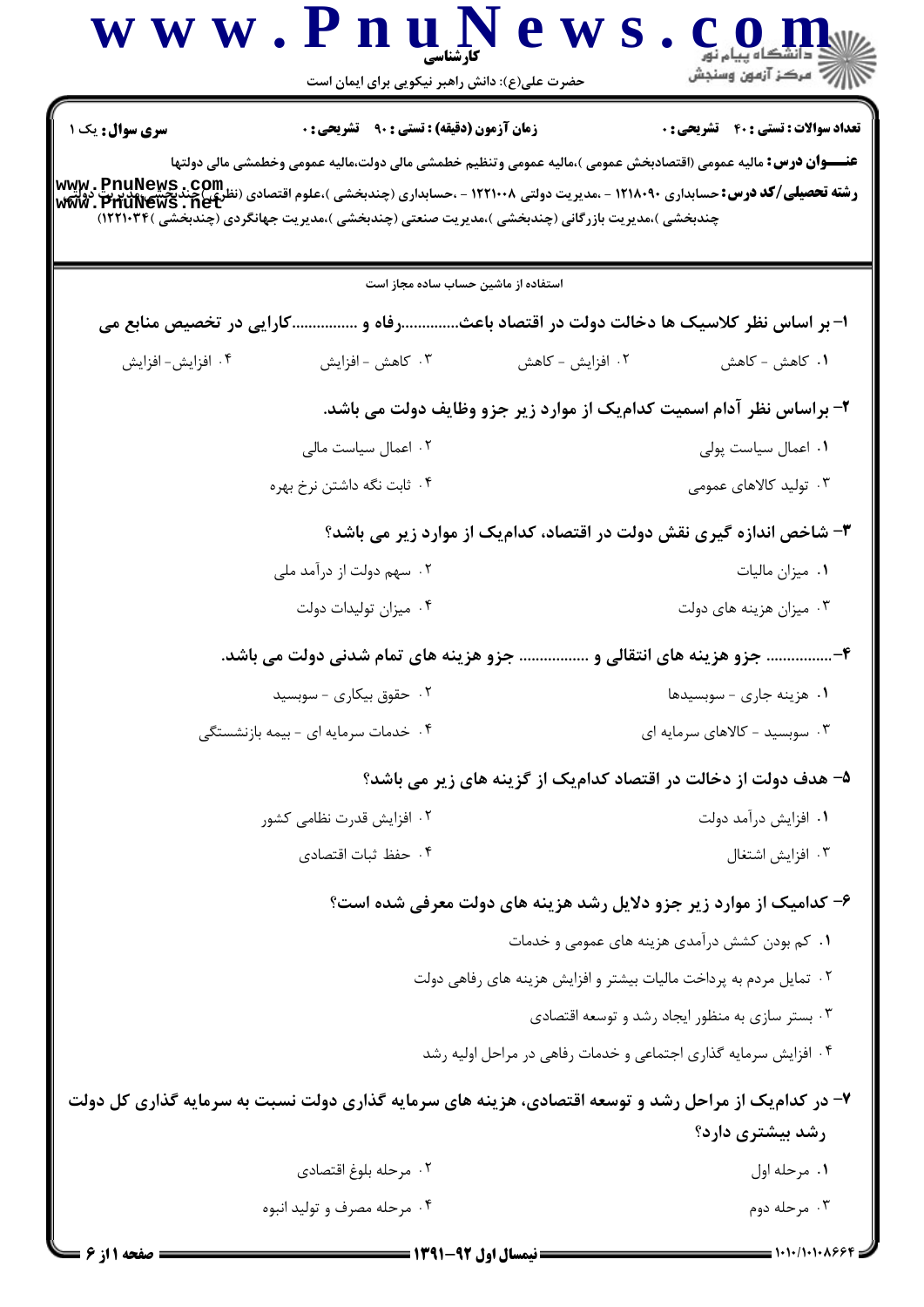|                      | حضرت علی(ع): دانش راهبر نیکویی برای ایمان است                                                                                                                                                                                                                                                                                              |                                                             |                                            |
|----------------------|--------------------------------------------------------------------------------------------------------------------------------------------------------------------------------------------------------------------------------------------------------------------------------------------------------------------------------------------|-------------------------------------------------------------|--------------------------------------------|
| سری سوال: ۱ یک       | زمان آزمون (دقیقه) : تستی : ۹۰٪ تشریحی : ۰                                                                                                                                                                                                                                                                                                 |                                                             | <b>تعداد سوالات : تستی : 40 قشریحی : 0</b> |
|                      | <b>عنــــوان درس:</b> مالیه عمومی (اقتصادبخش عمومی )،مالیه عمومی وتنظیم خطمشی مالی دولت،مالیه عمومی وخطمشی مالی دولتها                                                                                                                                                                                                                     |                                                             |                                            |
|                      | <b>رشته تحصیلی/کد درس: حسابداری ۱۲۱۸۰۹۰ - ،مدیریت دولتی ۱۲۲۱۰۰۸ - ،حسابداری (چندبخشی )،علوم اقتصادی (نظری)چندیخشی<br/>به سبب ۱۳۱۸۰۹۰ - ۱۲۱۸۰۹۰ - ۱۳۵۳۰ - ۱۳۵۳۰ - ۱۳۵۳۰ - ۱۳۴۱۰۰۸ - ،حسابداری (چندبخشی )،علوم اقتصادی (تفاوی)چندیخشی</b><br>(چندبخشی )،مدیریت بازرگانی (چندبخشی )،مدیریت صنعتی (چندبخشی )،مدیریت جهانگردی (چندبخشی )۱۲۲۱۰۳۴ |                                                             |                                            |
|                      | ۸–براساس نظر  با افزایش  اندازه نسبی بخش عمومی افزایش خواهد یافت.                                                                                                                                                                                                                                                                          |                                                             |                                            |
|                      | ۰۲ روستو- ماليات                                                                                                                                                                                                                                                                                                                           |                                                             | ۰۱ واگنر- درآمد سرانه                      |
|                      | ۴. پیکاک- مالیات                                                                                                                                                                                                                                                                                                                           |                                                             | ۰۳ ماسگريو- درآمد سرانه                    |
|                      | ۹- بر اساس تحلیل سیاسی پیکاک و وایزمن دولت تا چه حد باید هزینه های رفاهی و در نتیجه مالیات ها را افزایش                                                                                                                                                                                                                                    |                                                             |                                            |
|                      |                                                                                                                                                                                                                                                                                                                                            |                                                             | دهد؟                                       |
|                      | ۰۲ به میزان برطرف کردن نیازهای ضروری جامعه                                                                                                                                                                                                                                                                                                 |                                                             | ۰۱ تا جایی که مطلوبیت جامعه حداکثر شود.    |
|                      | ۰۴ به اندازه حد پذیرش مردم                                                                                                                                                                                                                                                                                                                 |                                                             | ۰۳ تا جایی که پس انداز مردم صفر شود.       |
|                      | +۱- در صورتی که پی آمدهای خارجی مثبت در نظر گرفته نشود، تولیدو در صورتی که پی آمدهای خارجی                                                                                                                                                                                                                                                 | منفی در نظر گرفته نشود تولید  از حد مطلوب شکل خواهد گرفت.   |                                            |
| ۰۴ بیشتر- کمتر       | ۰۳ کمتر- کمتر                                                                                                                                                                                                                                                                                                                              | ۰۲ بیشتر- بیشتر                                             | ۰۱ کمتر - بیشتر                            |
| جابجا شده و در نهایت |                                                                                                                                                                                                                                                                                                                                            | 1۱-در صورت بروز اثرات خارجی منفی، می بایست منحنی  به سمت    | توليد  يابد.                               |
|                      | ٠٢ تقاضا – بالا– افزايش                                                                                                                                                                                                                                                                                                                    |                                                             | ٠١ عرضه - پايين- كاهش                      |
|                      | ۰۴ عرضه - بالا- كاهش                                                                                                                                                                                                                                                                                                                       |                                                             | ۰۳ تقاضا - پایین- کاهش                     |
|                      | ۱۲-در صورت بروز اثرات خارجی مثبت دولت باید اعمال و در صورت بروز اثرات خارجی منفی اعمال.                                                                                                                                                                                                                                                    |                                                             |                                            |
|                      |                                                                                                                                                                                                                                                                                                                                            |                                                             | نمايد.                                     |
|                      | ۰۲ سوبسید - کاهش هزینه                                                                                                                                                                                                                                                                                                                     |                                                             | ۰۱ سوبسید - مالیات                         |
|                      | ۰۴ درآمد - کاهش هزینه                                                                                                                                                                                                                                                                                                                      |                                                             | ۰۳ درآمد - ماليات                          |
|                      |                                                                                                                                                                                                                                                                                                                                            | ۱۳- کدام یک از کالاهای غیر قابل تخصیص و قابل رقابت می باشد؟ |                                            |
|                      | ۰۲ برنامه تلویزیون                                                                                                                                                                                                                                                                                                                         |                                                             | ۰۱ پیراهن                                  |
|                      | ۰۴ پارک محصور نشده و شلوغ                                                                                                                                                                                                                                                                                                                  |                                                             | ۰۳ پل رودخانه                              |
|                      |                                                                                                                                                                                                                                                                                                                                            | ۱۴– هزینه نهایی استفاده از کالای عمومی  است.                |                                            |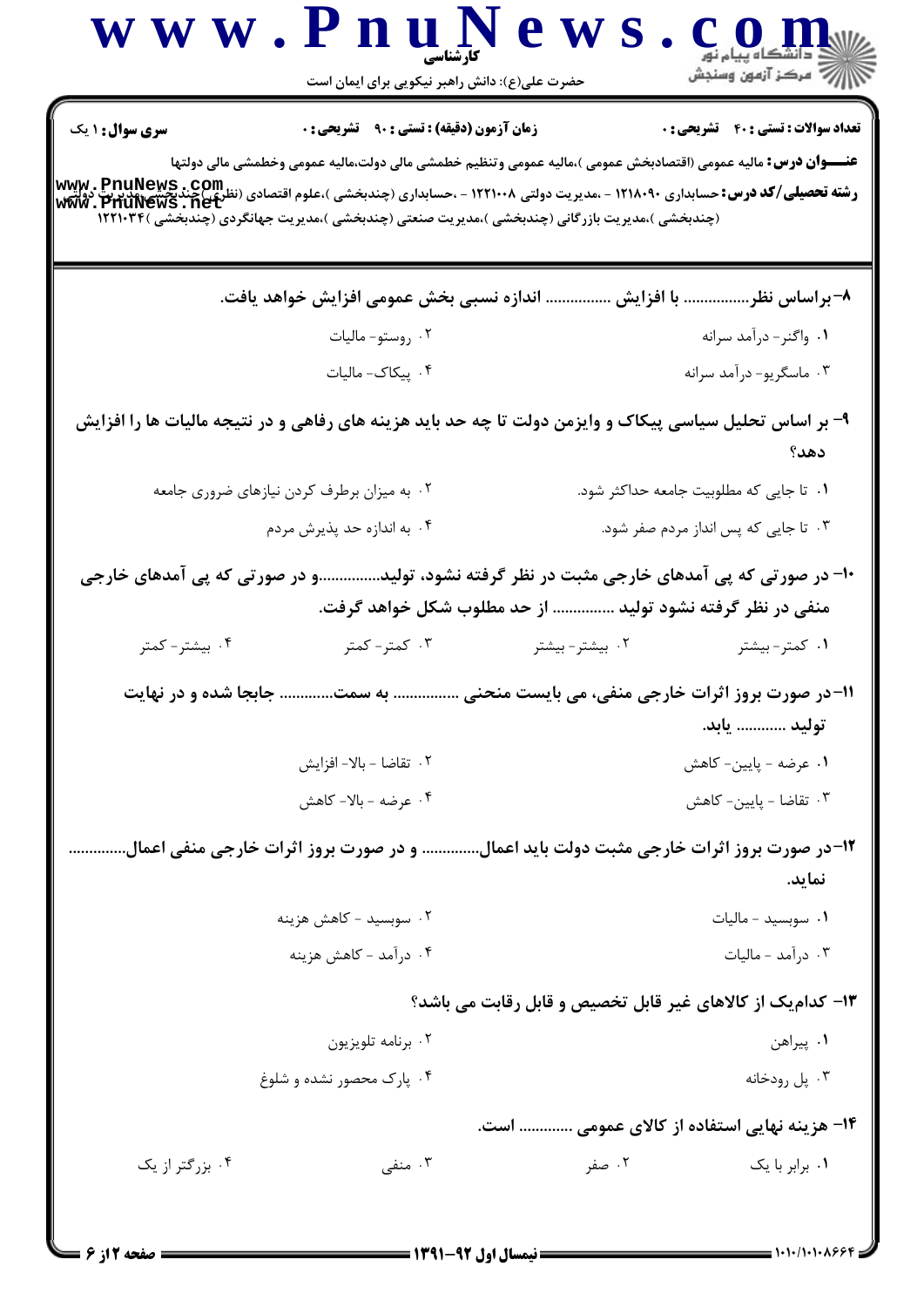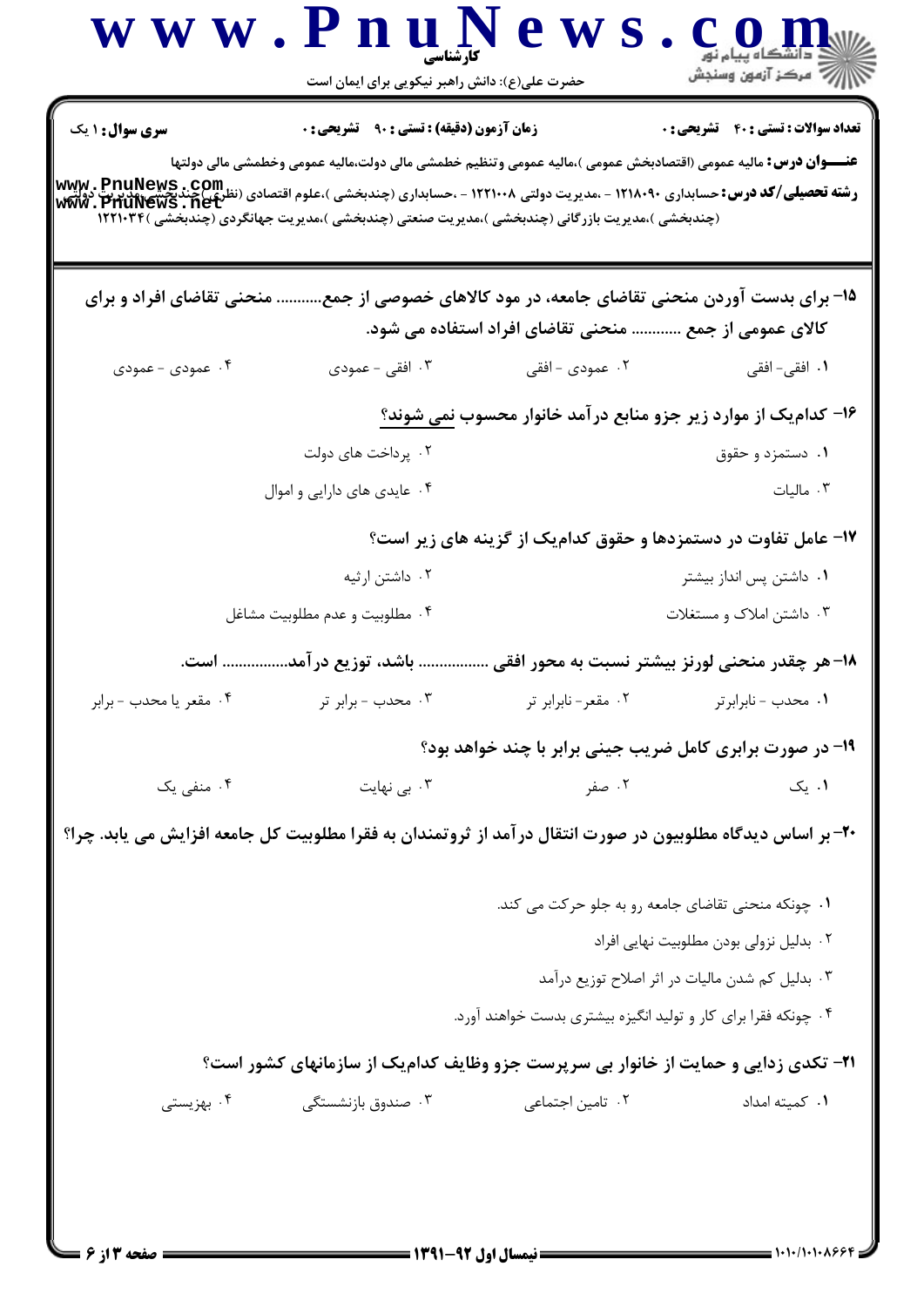|                        | www.rnuN<br>حضرت علی(ع): دانش راهبر نیکویی برای ایمان است                                                                                                                                                                                                                                                                                                                                                 |                    | \  //   مرڪز آزمون وسنڊش                                                    |
|------------------------|-----------------------------------------------------------------------------------------------------------------------------------------------------------------------------------------------------------------------------------------------------------------------------------------------------------------------------------------------------------------------------------------------------------|--------------------|-----------------------------------------------------------------------------|
| <b>سری سوال :</b> ۱ یک | زمان آزمون (دقیقه) : تستی : ۹۰٪ تشریحی : ۰                                                                                                                                                                                                                                                                                                                                                                |                    | <b>تعداد سوالات : تستی : 40 - تشریحی : 0</b>                                |
|                        | <b>عنــــوان درس:</b> مالیه عمومی (اقتصادبخش عمومی )،مالیه عمومی وتنظیم خطمشی مالی دولت،مالیه عمومی وخطمشی مالی دولتها<br><b>رشته تحصیلی/کد درس: حسابداری ۱۲۱۸۰۹۰ - مدیریت دولتی ۱۲۲۱۰۰۸ - ،حسابداری (چندبخشی )،علوم اقتصادی (نظری)چندبخشم ،پدیریت<br/>Www . PnuNews . net<br/>www . PnuNews . net</b><br>(چندبخشی )،مدیریت بازرگانی (چندبخشی )،مدیریت صنعتی (چندبخشی )،مدیریت جهانگردی (چندبخشی )۱۲۲۱۰۳۴ |                    |                                                                             |
|                        |                                                                                                                                                                                                                                                                                                                                                                                                           |                    | ۲۲- هر مالیاتی شامل دو جزء می باشد. این اجزاء کدامند؟                       |
|                        | ۰۲ نرخ و افزایش یا کاهشی بودن مالیات                                                                                                                                                                                                                                                                                                                                                                      |                    | ۰۱ نرخ و مقدار مالیات                                                       |
|                        | ۰۴ نرخ مالیات و متوسط مالیات                                                                                                                                                                                                                                                                                                                                                                              |                    | ۰۳ پایه و نرخ مالیات                                                        |
|                        | .و مالیات بر مصرف از نوع مالیاتاست.                                                                                                                                                                                                                                                                                                                                                                       |                    | ۲۳- مالیات بر در آمد با نرخ ثابت از نوع مالیات                              |
| ۰۴ تنازلی - تصاعدی     | ۰۳ تصاعدی – تصاعدی                                                                                                                                                                                                                                                                                                                                                                                        | ۰۲ تصاعدی - تنازلی | ۰۱ تنازلى- تنازلى                                                           |
|                        | ۰۲ ۱۵ درصد و ۱۰ درصد<br>۰۴ . ۱۲ درصد و ۱۱ درصد<br>۲۵- در شرایطی که پس انداز جامعه در سطح پایینی باشد و مصرف کنندگان سهم کمتری از درآمد را پس انداز می                                                                                                                                                                                                                                                     |                    | است با:<br>۰۱ ۲۰ درصد و ۹ درصد<br>۰۰۳ درصد و ۸ درصد                         |
| ۰۴ درآمد یا مصرف       | ۰۳ درآمد                                                                                                                                                                                                                                                                                                                                                                                                  | ۰۲ ثروت            | کنند، کدام پایه مالیاتی مناسب تر است؟<br>۰۱ مصرف                            |
|                        |                                                                                                                                                                                                                                                                                                                                                                                                           |                    |                                                                             |
|                        | ۲۶-مالیات بر واحد فروش باعث انتقال منحنی به سمت شده و نهایتا تولید را می دهد.                                                                                                                                                                                                                                                                                                                             |                    |                                                                             |
|                        |                                                                                                                                                                                                                                                                                                                                                                                                           |                    |                                                                             |
|                        | ٠٢ تقاضا - پايين - كاهش                                                                                                                                                                                                                                                                                                                                                                                   |                    | ٠١ عرضه - بالا - افزايش                                                     |
|                        | ۰۴ تقاضا - بالا - كاهش                                                                                                                                                                                                                                                                                                                                                                                    |                    | ۰۳ عرضه - پایین - افزایش                                                    |
|                        | ۲۷- در چه شرایط سهم مالیات مصرف کنندکان بیشتر و سهم مالیات عرضه کنندگان کمتر است؟                                                                                                                                                                                                                                                                                                                         |                    |                                                                             |
|                        | ۰۲ منحنی تقاضا کشش بیشتری داشته باشد.<br>۰۴ کشش دو منحنی با هم برابر باشد.                                                                                                                                                                                                                                                                                                                                |                    | ۰۱ منحنی عرضه کشش بیشتری داشته باشد.<br>۰۳ منحنی عرضه کشش کمتری داشته باشد. |
| سهم                    | ٢٨-هر چه كشش منحنى تقاضا سهم سوبسيد متقاضىو هرچه كشش منحنى عرضه                                                                                                                                                                                                                                                                                                                                           |                    | سوبسید عرضه کنندهخواهد بود.                                                 |
|                        | ۰۲ بیشتر – کمتر – کمتر – کمتر                                                                                                                                                                                                                                                                                                                                                                             |                    | ۰۱ کمتر - کمتر - کمتر - بیشتر                                               |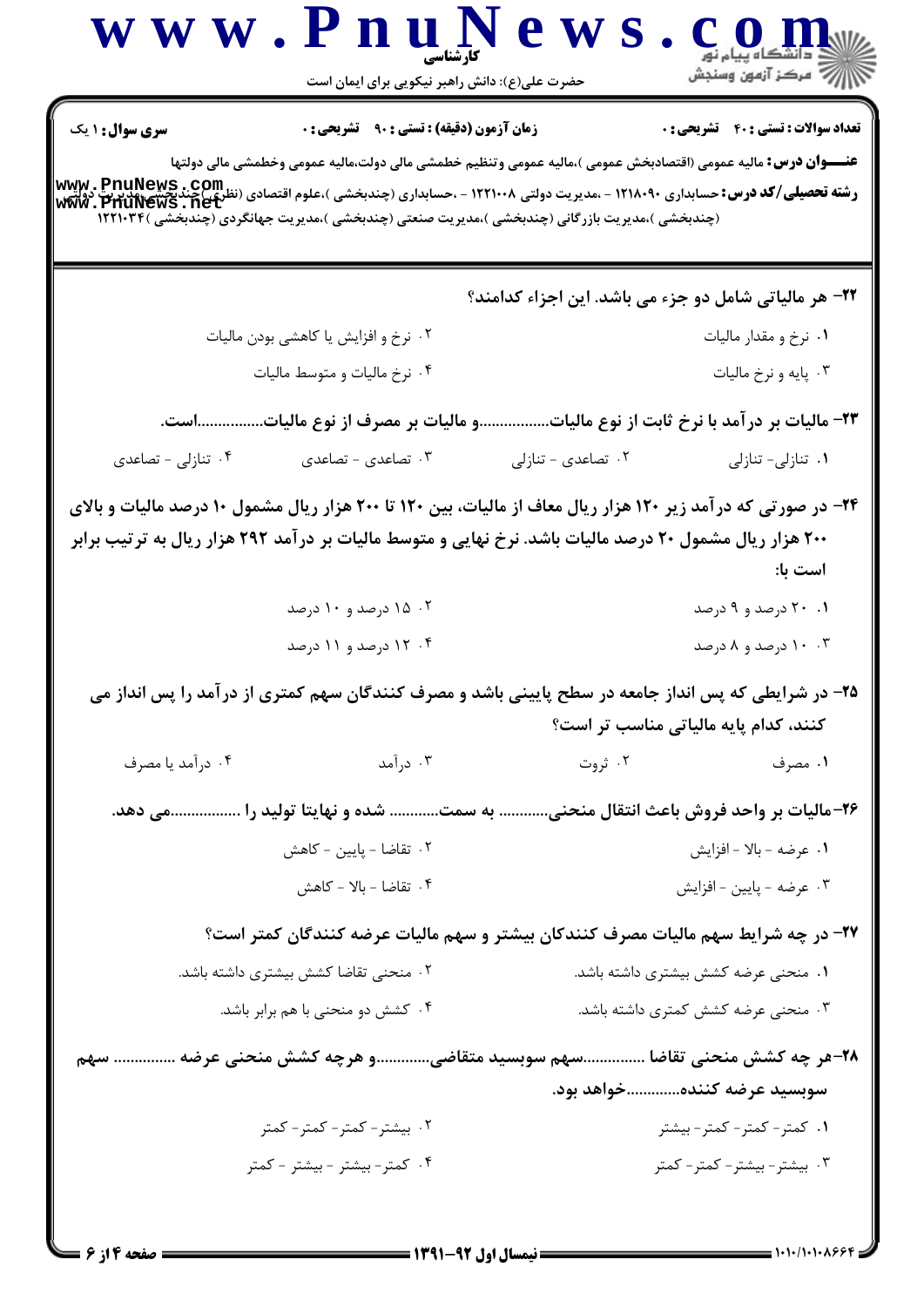|                                                  | حضرت علی(ع): دانش راهبر نیکویی برای ایمان است                                                                                                                                                                                                                    |                  |                                                              |
|--------------------------------------------------|------------------------------------------------------------------------------------------------------------------------------------------------------------------------------------------------------------------------------------------------------------------|------------------|--------------------------------------------------------------|
| سری سوال : ۱ یک                                  | <b>زمان آزمون (دقیقه) : تستی : ۹۰٪ تشریحی : 0</b>                                                                                                                                                                                                                |                  | <b>تعداد سوالات : تستی : 40 قشریحی : 0</b>                   |
|                                                  | <b>عنــــوان درس:</b> مالیه عمومی (اقتصادبخش عمومی )،مالیه عمومی وتنظیم خطمشی مالی دولت،مالیه عمومی وخطمشی مالی دولتها                                                                                                                                           |                  |                                                              |
|                                                  | <b>رشته تحصیلی/کد درس:</b> حسابداری ۱۲۱۸۰۹۰ - ،مدیریت دولتی ۱۲۲۱۰۰۸ - ،حسابداری (چندبخشی )،علوم اقتصادی (نظری)چندیخشی،دریت دولت<br><b>www . PhuNews . net</b><br>(چندبخشی )،مدیریت بازرگانی (چندبخشی )،مدیریت صنعتی (چندبخشی )،مدیریت جهانگردی (چندبخشی )۱۲۲۱۰۳۴ |                  |                                                              |
|                                                  |                                                                                                                                                                                                                                                                  |                  |                                                              |
|                                                  | ۲۹- وضع مالیات تولید را  در نتیجه رفاه جامعه و اعمال سوبسید تولید را  در نتیجه رفاه                                                                                                                                                                              |                  |                                                              |
|                                                  |                                                                                                                                                                                                                                                                  |                  | جامعهمی دهد.                                                 |
|                                                  | ۲. افزایش- کاهش- کاهش- افزایش                                                                                                                                                                                                                                    |                  | <b>۱.</b> کاهش- کاهش- افزایش- افزایش                         |
|                                                  | ۰۴ کاهش-کاهش- کاهش- افزایش                                                                                                                                                                                                                                       |                  | ۰۳ کاهش – کاهش- افزایش- کاهش                                 |
|                                                  | ۳۰- در مالیات بر قیمت فروش منحنی عرضه به سمت و در سوبسید برقیمت فروش منحنی تقاضا به                                                                                                                                                                              |                  |                                                              |
|                                                  |                                                                                                                                                                                                                                                                  |                  |                                                              |
|                                                  | ۰۲ پایین دوران - پایین دوران                                                                                                                                                                                                                                     |                  | ٠١. پايين جابجا - بالا جابجا                                 |
|                                                  | ۰۴ پایین دوران - بالا دوران                                                                                                                                                                                                                                      |                  | ٠٣ بالا جابجا - پايين جابجا                                  |
|                                                  |                                                                                                                                                                                                                                                                  |                  | ۳۱– در چه شرایطی تمام مایات بوسیله مصرف کننده پرداخت می شود؟ |
|                                                  | ۰۲ منحنی عرضه افقی باشد.                                                                                                                                                                                                                                         |                  | ٠١ منحنى تقاضا افقى باشد.                                    |
| ۰۴ منحنی تقاضا دارای کشش کمتر نسبت به عرضه باشد. |                                                                                                                                                                                                                                                                  |                  | ۰۳ منحنی عرضه عمودی باشد.                                    |
|                                                  | رفاه و در بازار انحصار کامل باعثرفاه می گردد.                                                                                                                                                                                                                    |                  | ۳۲- سوبسید بر واحد و قیمت در بازار رقابتی باعث.              |
| ۰۴ افزايش- افزايش                                | ۰۳ کاهش - افزایش                                                                                                                                                                                                                                                 | ۰۲ افزایش- کاهش  | ۰۱ کاهش- کاهش                                                |
|                                                  |                                                                                                                                                                                                                                                                  |                  | ۳۳- مالیات بر دستمزد و حقوق چه تاثیری بر عرضه کار دارد؟      |
|                                                  | ۰۲ عرضه کار را افزایش می دهد.                                                                                                                                                                                                                                    |                  | ۰۱ عرضه کار را کاهش می دهد.                                  |
|                                                  | ۰۴ بستگی به کشش عرضه و تقاضای نیروی کار دارد.                                                                                                                                                                                                                    |                  | ٠٣ باعث كاهش يا افزايش عرضه كار مي شود.                      |
|                                                  | ۳۴- در صورتی که ارزش یک دارایی پنج میلیون ریال باشد و عمر آن ده سال باشد، براساس روش استهلاک دویست                                                                                                                                                               |                  |                                                              |
|                                                  |                                                                                                                                                                                                                                                                  |                  | درصد استهلاک سال دوم برابر است با:                           |
| ۰۰ ۴۰۰ هزار                                      | ۰۳ ۸۰۰ هزار ريال                                                                                                                                                                                                                                                 | ۰۲ ۵۰۰ هزار ريال | ٠١. يک ميليون ريال                                           |
|                                                  | ۳۵– تصویب بودجه از وظایف و اجرای آن به عهده  باشد.                                                                                                                                                                                                               |                  |                                                              |
|                                                  | ٠٢ قوه قضاييه - قوه مجريه                                                                                                                                                                                                                                        |                  | ٠١ مجلس - قوه مجريه                                          |
|                                                  | ۰۴ مجلس - قوه قضاييه                                                                                                                                                                                                                                             |                  | ۰۳ قوه قضاييه - مجلس                                         |